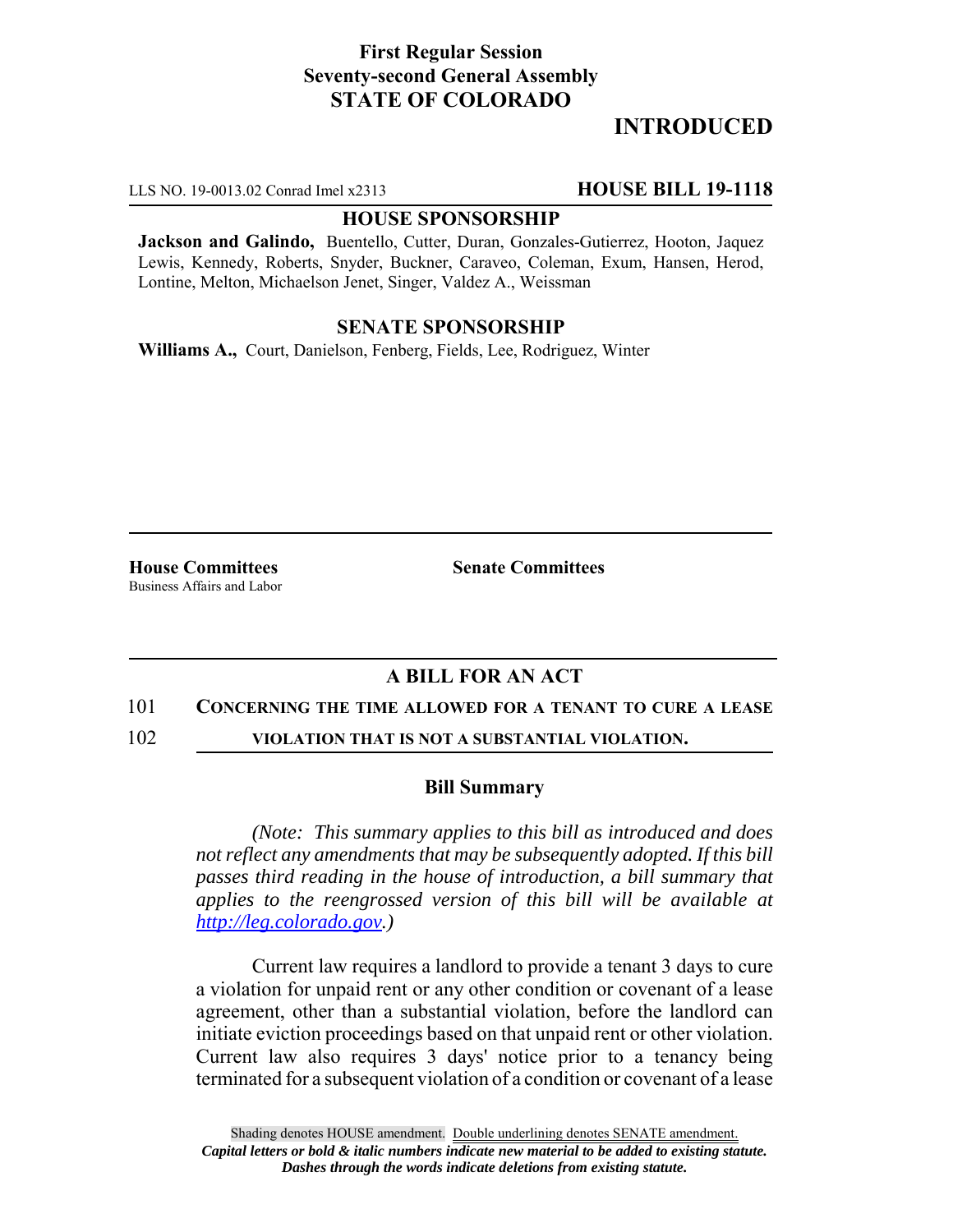agreement.

The bill requires a landlord to provide a tenant 14 days to cure a violation for unpaid rent or for a first violation of any other condition or covenant of a lease agreement, other than a substantial violation, before the landlord can initiate eviction proceedings. The bill requires 14 days' notice prior to the landlord terminating a lease agreement for a subsequent violation of the same condition or covenant of the agreement.

- 1 *Be it enacted by the General Assembly of the State of Colorado:*
- 2 **SECTION 1.** In Colorado Revised Statutes, 13-40-104, **amend** 3 (1)(d), (1)(e), and (1)(e.5)(II) as follows:
- 

4 **13-40-104. Unlawful detention defined.** (1) Any person is guilty 5 of an unlawful detention of real property in the following cases:

6 (d) When such tenant or lessee holds over without permission of 7 his THE TENANT'S OR LESSEE'S landlord after any default in the payment 8 of rent pursuant to the agreement under which he THE TENANT OR LESSEE 9 holds, and, three FOURTEEN days' notice in writing has been duly served 10 upon the tenant or lessee holding over, requiring in the alternative the 11 payment of the rent or the possession of the premises. No such agreement 12 shall contain a waiver by the tenant of the three FOURTEEN days' notice 13 requirement of this paragraph  $(d)$  SUBSECTION (1)(d). It shall IS not be 14 necessary, in order to work a forfeiture of such agreement, for 15 nonpayment of rent, to make a demand for such rent on the day on which 16 the same becomes due; but a failure to pay such rent upon demand, when 17 made, works a forfeiture.

18 (e) When such tenant or lessee holds over, without such 19 permission, contrary to any other condition or covenant of the agreement 20 under which such tenant or lessee holds, and three FOURTEEN days' notice 21 in writing has been duly served upon such tenant or lessee requiring in the 22 alternative the compliance with such condition or covenant or the delivery